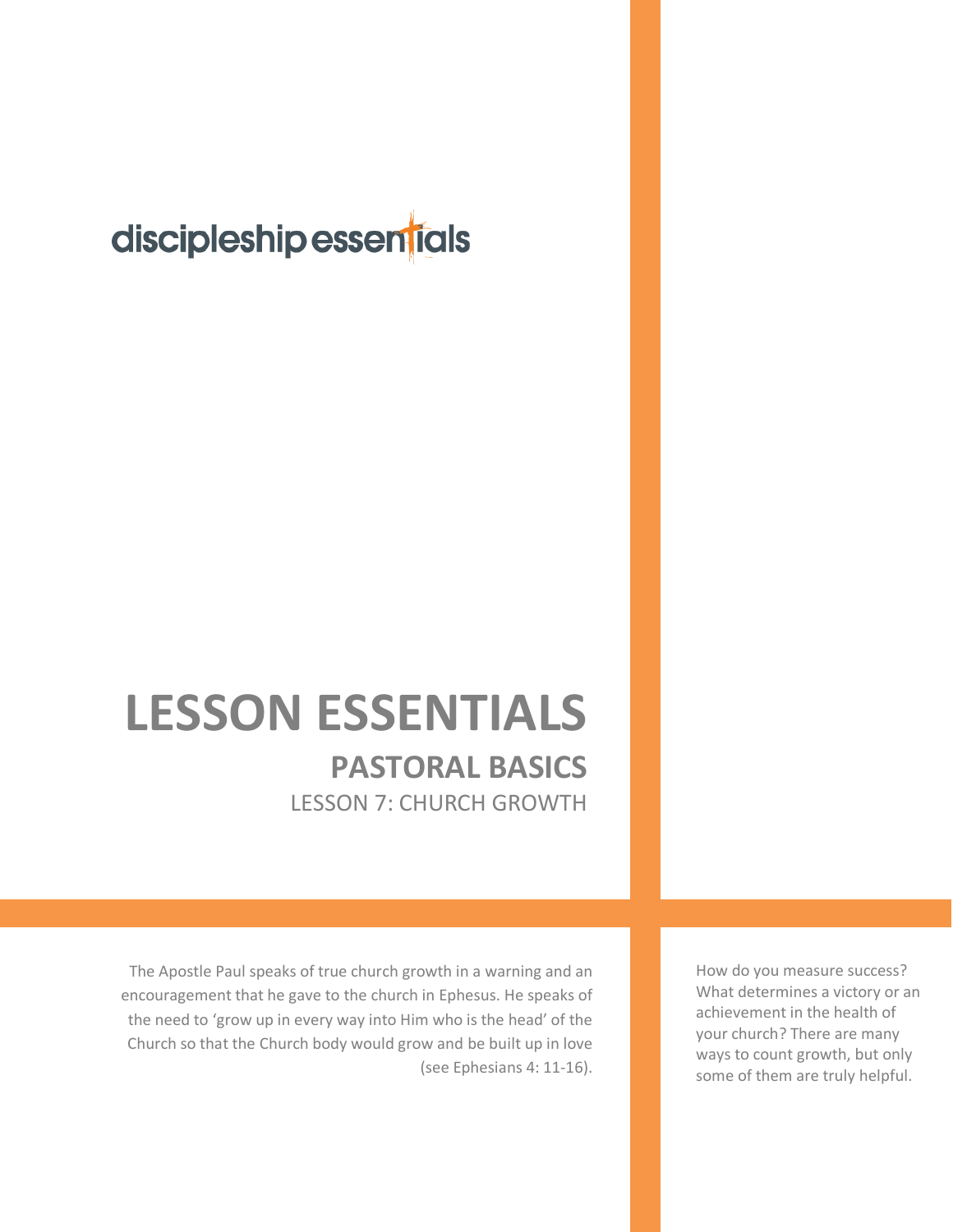Does simply having a lot of people in your church mean that you are successfully growing?

True growth ought to reflect the Spirit of Christ and a growing in godliness, both individually and corporately. As people grow in grace, the whole congregation more accurately reflects the glory of God.

Christians know the importance of evangelism and discipleship. They understand the Great Commission and the importance of welcoming newcomers into the existing church. There are Biblical parables of wedding feasts to which all are invited – even those from the highways and bi-ways. This is, of course, how we ought to also view our churches. The Church is not only for a select few. The Lord intends that all who will call on His name will come and join the family of God.

Does that mean that simply having a lot of people in your church means that you are successfully growing?

First, let's consider some of the ways that the numbers in your church might increase. Some churches have found that when they offer fun and exciting programs for families, people come.

Some have found that flashy preachers and controversial sermon topics bring lots of people in to their building.

Some have found that when they soften or weaken the message of the gospel then people feel comfortable enough to come.

Some have found that giveaways and gimmicks will increase attendance.

But are these healthy ways of growth? Is the sight of many people coming to get something interesting from the church a sign of appropriate and desirable growth?

Clearly, no. You can increase numbers in all the wrong ways. In fact, while we do want many people to walk into our churches and to hear the Word of God preached, simply having a large number when attendance is counted is really not enough.

True growth ought to reflect the Spirit of Christ and a growing in godliness, both individually and corporately. As people grow in grace, the whole congregation more accurately reflects the glory of God. Desirable growth is measured by looking primarily at personal and corporate holiness.

The Church is primarily meant to point people to Christ and to demonstrate the beautiful covenant relationship we have with Him. When we focus on our ability to do that as the measure of our success, we are truly growing, in the godly definition of the word.

Looking again at the passage in Ephesians 4, we notice that the Apostle Paul was warning churches from falling into the temptation to remain as children in our faith, and to be tossed and confused by all the worldly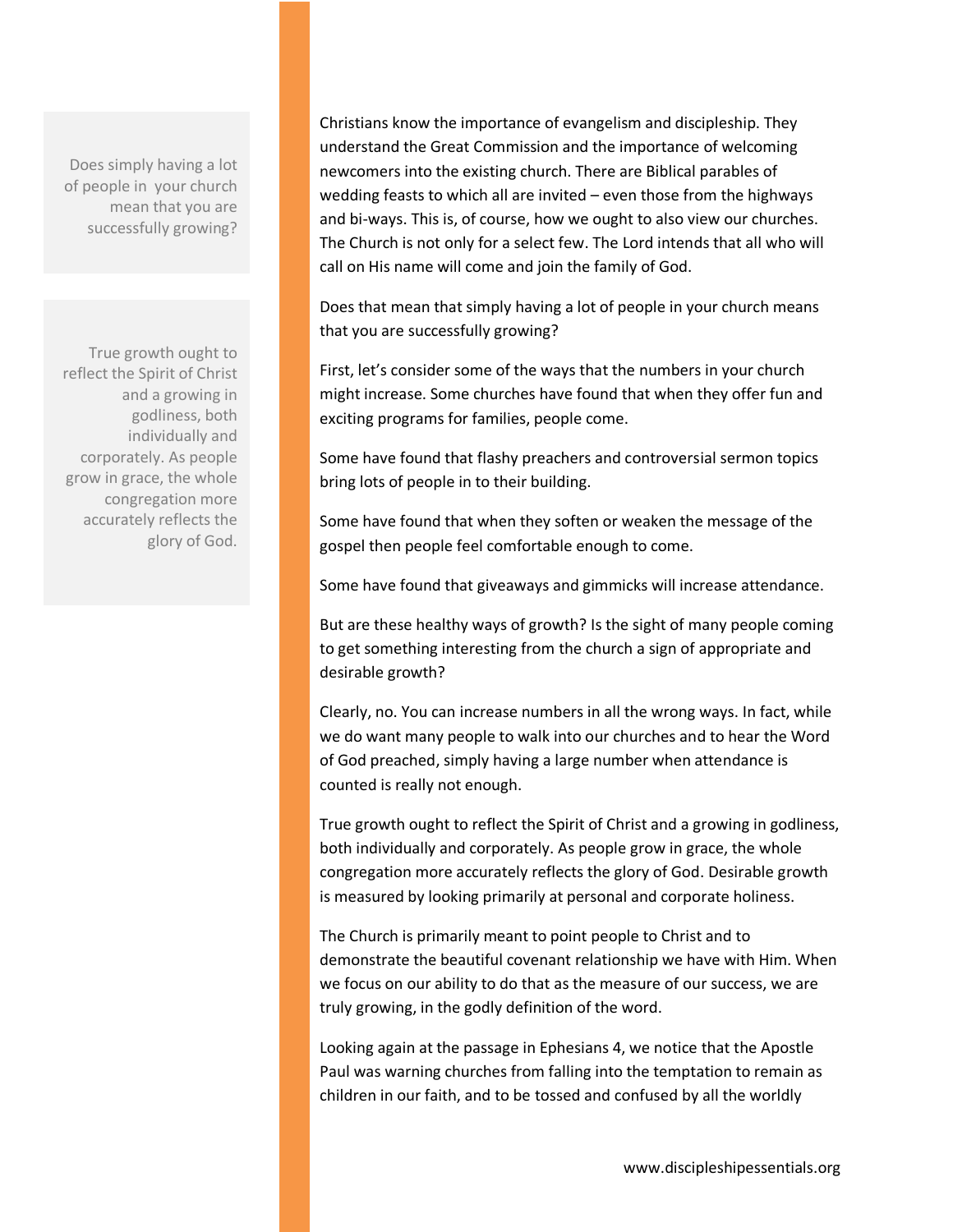ideas and philosophies that may seem intriguing to us, or inviting to newcomers. He warns us to not be deceived by these things, or to deceive new comers with these things, but to, instead, speak the truth in love so that we all grow in godliness. Isn't this what we want for our churches and for our newcomers: to grow in godliness and to mature in Christ?

Of course we want a lot of people in our congregations. We want the church building to be overflowing! We want so many people coming that we need to offer multiple services every Sunday, or so many that we need to split in to many church plants across our cities! However, we must constantly monitor our motives for wanting those large numbers. We must want so many people to be in our buildings so that they can hear the true Word of Jesus Christ and to be ushered into a saving relationship with Him!

We need to pursue church growth, but not for number's sake. No: we pursue church growth so that the Kingdom of God grows in number; so that we fulfill the Great Commission; so that we can serve more broadly and more effectively; so that we can impact our communities for Christ! But we must never forget that while the number s are increasing, each member's personal holiness must also be increasing in order for the growth to be truly valuable. Our love for Jesus must be increasing; our zeal for Christ's glory must be increasing! We must not see church growth as an opportunity for pride or as a source of boasting in the community.

It is easy to get caught up in the frenetic desire to add more people to our congregations, and there are many good reasons to pursue that goal. However, if you were given a choice between a very large congregation of weakly committed Christians, or a very small church full of whole-hearted, godly men and women who were continuing to grow in abounding grace, I do hope you would choose the latter. Growth can be measured in many ways: ensure that you are pursuing the most valuable kind of growth.

We must constantly monitor our motives for wanting those large numbers. We must want so many people to be in our buildings so that they can hear the true Word of Jesus Christ and to be ushered into a saving relationship with Him!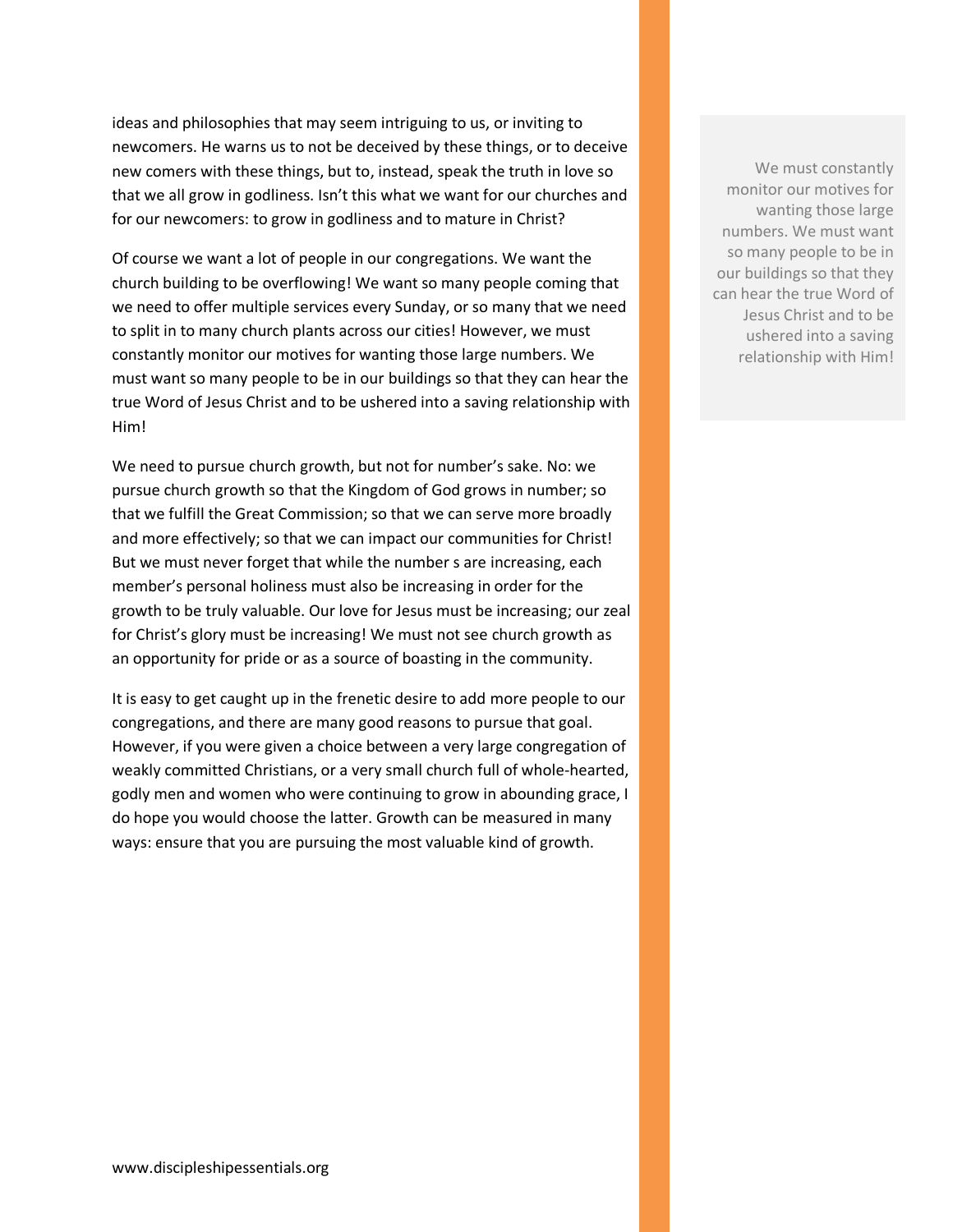## IN REVIEW

- The Great Commission tells us to go and make disciples of all nations, and in so doing, we trust that the Lord will increase our numbers.
- Having a large attendance record in our congregation can be a good thing, but if the growth in godliness is absent, then the numbers are not a measure of true, desirable growth.
- We must not pursue 'numbers' at any cost: there is too much to lose in Biblical integrity if we do whatever it takes to get large numbers of people into our churches.
- Small and godly is always better than large and worldly when it comes to church growth.